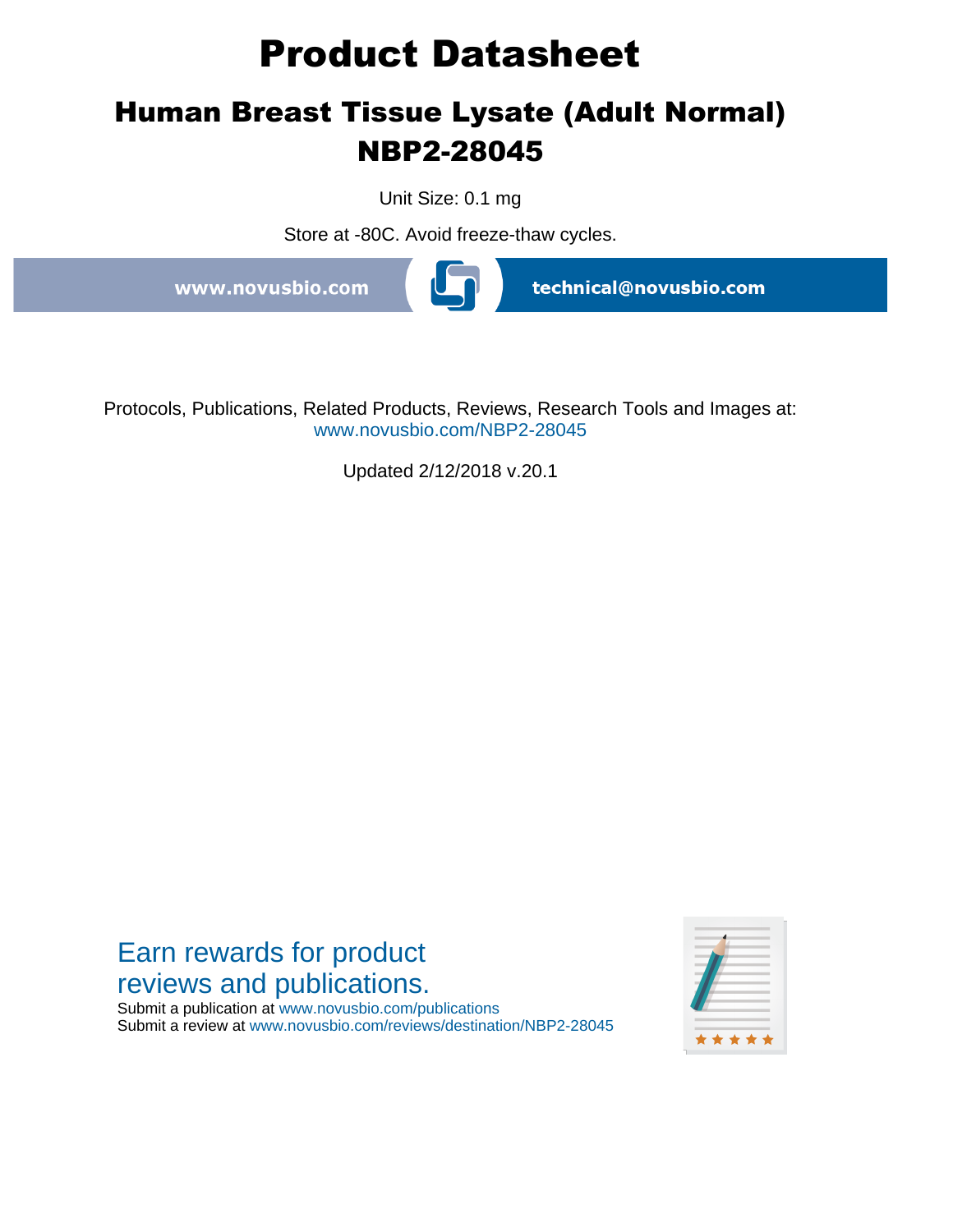## **NBP2-28045**

Human Breast Tissue Lysate (Adult Normal)

| <b>Product Information</b>         |                                                                                                                                                                                                                                                                                                                                                                                                      |
|------------------------------------|------------------------------------------------------------------------------------------------------------------------------------------------------------------------------------------------------------------------------------------------------------------------------------------------------------------------------------------------------------------------------------------------------|
| <b>Unit Size</b>                   | $0.1$ mg                                                                                                                                                                                                                                                                                                                                                                                             |
| <b>Concentration</b>               | 1 $mg/ml$                                                                                                                                                                                                                                                                                                                                                                                            |
| <b>Storage</b>                     | Store at -80C. Avoid freeze-thaw cycles.                                                                                                                                                                                                                                                                                                                                                             |
| <b>Product Description</b>         |                                                                                                                                                                                                                                                                                                                                                                                                      |
| <b>Species</b>                     | Human                                                                                                                                                                                                                                                                                                                                                                                                |
| <b>Specificity/Sensitivity</b>     | Sex:Female<br>Age: 48<br>Diagnosis: Infiltrating ductal carcinoma<br>Grade:2<br>Stage: IIIB<br>TNM:T4bN1M0                                                                                                                                                                                                                                                                                           |
| Immunogen                          | <b>Clinical Tissue</b><br>Human Breast Normal Tissue Lysate                                                                                                                                                                                                                                                                                                                                          |
| <b>Preparation Method</b>          | Tissue specimens are homogenized in modified RIPA buffer to obtain the soluble<br>proteins, and centrifuged to clarify. The pellet was further extracted with a<br>second buffer to obtain the less soluble protein fraction. The lysate solution may<br>appear turbid at cold temperatures due to insolubility of buffer components. The<br>solution should clear upon warming to room temperature. |
| <b>Notes</b>                       | The vial is provided with a 10% overfill. Maximum recovery can be obtained by<br>centrifuging the vial briefly to collect any solution on the cap and tube sides.                                                                                                                                                                                                                                    |
| <b>Lysate Type</b>                 | <b>Tissue</b>                                                                                                                                                                                                                                                                                                                                                                                        |
| <b>Lysate Tissue</b>               | <b>Breast</b>                                                                                                                                                                                                                                                                                                                                                                                        |
| <b>Lysate Tissue Condition</b>     | Normal                                                                                                                                                                                                                                                                                                                                                                                               |
| <b>Lysate Life Stage</b>           | Adult                                                                                                                                                                                                                                                                                                                                                                                                |
| <b>Product Application Details</b> |                                                                                                                                                                                                                                                                                                                                                                                                      |
| <b>Application Notes</b>           | These lysates are proteomic discovery tools. Researchers should validate and<br>optimize for individual use. Potential applications MAY include WB,<br>immunoprecipitation, protein-protein interactions, ligand binding, ELISA.<br>Note: For use in 1D and 2D gel electrophoresis, the addition of a denaturing gel                                                                                 |

## **Images**

| Human Breast Tissue Lysate (Adult Normal) [NBP2-28045] | Location:                 | Left breast                            |                       |                     |                                                  |                                  |                            |                          |
|--------------------------------------------------------|---------------------------|----------------------------------------|-----------------------|---------------------|--------------------------------------------------|----------------------------------|----------------------------|--------------------------|
|                                                        | Gross findings:           | Tumor size 5.0 cm, ill demarcated.     |                       |                     |                                                  |                                  |                            |                          |
|                                                        |                           | Cut section firm, brownned.            |                       |                     |                                                  |                                  |                            |                          |
|                                                        | Histologic pattern.       | Cell distribution:                     | $+16$                 |                     |                                                  | Structure / Pattern:             | $+1$                       |                          |
|                                                        |                           | Diffuse:                               |                       |                     | Streaming:                                       |                                  | - 4                        |                          |
|                                                        |                           | <b>Mosaic</b><br>Necrosis:             |                       |                     | Storiform:<br>Fibrosis:                          |                                  |                            |                          |
|                                                        |                           | Lymphocytic infiltration:              |                       |                     | Pallisading:                                     |                                  |                            |                          |
|                                                        |                           | Vascular invasion:                     |                       |                     |                                                  | Cystic degeneration:             |                            |                          |
|                                                        |                           | Clusterized:                           |                       |                     | Eleeding:                                        |                                  |                            |                          |
|                                                        |                           | Alveolar formation:<br>Indian file:    | <b>Sec.</b><br>$\sim$ |                     |                                                  | Mixold change:<br>Psammoma body: | $\sim$<br>$\sim$           |                          |
|                                                        | Cellular differentiation: | Squamous:                              | 4/7                   | Adenomatous:        |                                                  | 4/6                              | Sarcomatous:               | ٠ĥ                       |
|                                                        |                           | Squamoid                               |                       | Glandular cell:     |                                                  | ٠                                | Round cell:                |                          |
|                                                        |                           | Spindle:                               | 14                    | Cell stratification |                                                  | 14                               | Spindle cell:              |                          |
|                                                        |                           | Keratn:                                |                       | Secretion:          |                                                  |                                  | Leiomyoblast               |                          |
|                                                        |                           | Desmosome:<br>Peart                    |                       |                     | Intracellular vacuole:<br>Glandular formation: + | $\sim$                           | Lipoblast<br>Rhadomyoblast | <b>Section</b><br>$\sim$ |
|                                                        |                           |                                        |                       |                     |                                                  |                                  |                            |                          |
|                                                        | Nuclear atypis:           | Nuclear Appearance:<br>Anisonucleosis: |                       | $\bf{0}$            |                                                  |                                  | п                          |                          |
|                                                        |                           | Hyperchromatism                        |                       |                     |                                                  |                                  | х                          |                          |
|                                                        |                           | Nucleolar prominent                    |                       |                     |                                                  |                                  |                            |                          |
|                                                        |                           | Multinucleated giant cell:             |                       | $\mathbb{X}$        |                                                  |                                  |                            |                          |
|                                                        |                           | Mitotic activity:<br>Nuclear grade:    |                       |                     |                                                  |                                  |                            |                          |

loading buffer with reducing agents may be required.

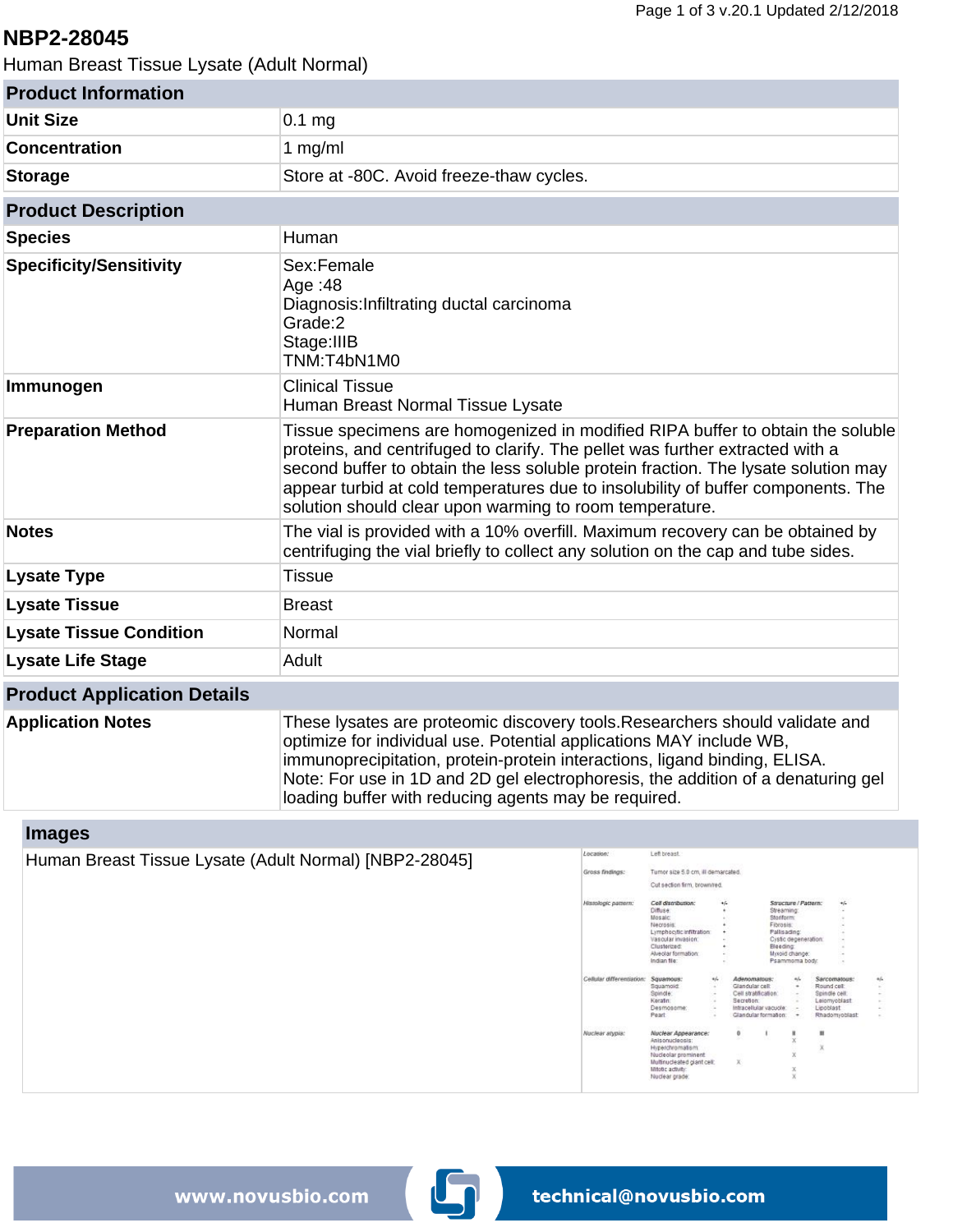#### **Procedures**

#### **Product Handling Protocol (NBP2-28045)**

Lysate Preparation: Tissue specimens are homogenized in modified RIPA buffer to obtain the soluble proteins, and centrifuged to clarify. The pellet was further extracted with a second buffer to obtain the less soluble protein fraction. The lysate solution may appear turbid at cold temperatures due to insolubility of buffer components. The solution should clear upon warming to room temperature. Extraction 1: PBS, pH 7.4 1 ug/ml Aprotinin 1 mM NaF Modified RIPA Buffer: 1 mM EDTA 1 ug/ml Pepstatin-A 0.1% SDS 0.25% Na deoxycholate 1 ug/ml Leupeptin 1 mM PMSF 1 mM Na3VO4 Extraction 2: PBS, pH 7.4, 5.0 M Urea, 2.0 M Thiourea, 50mM DTT, 0.1% SDS

www.novusbio.com